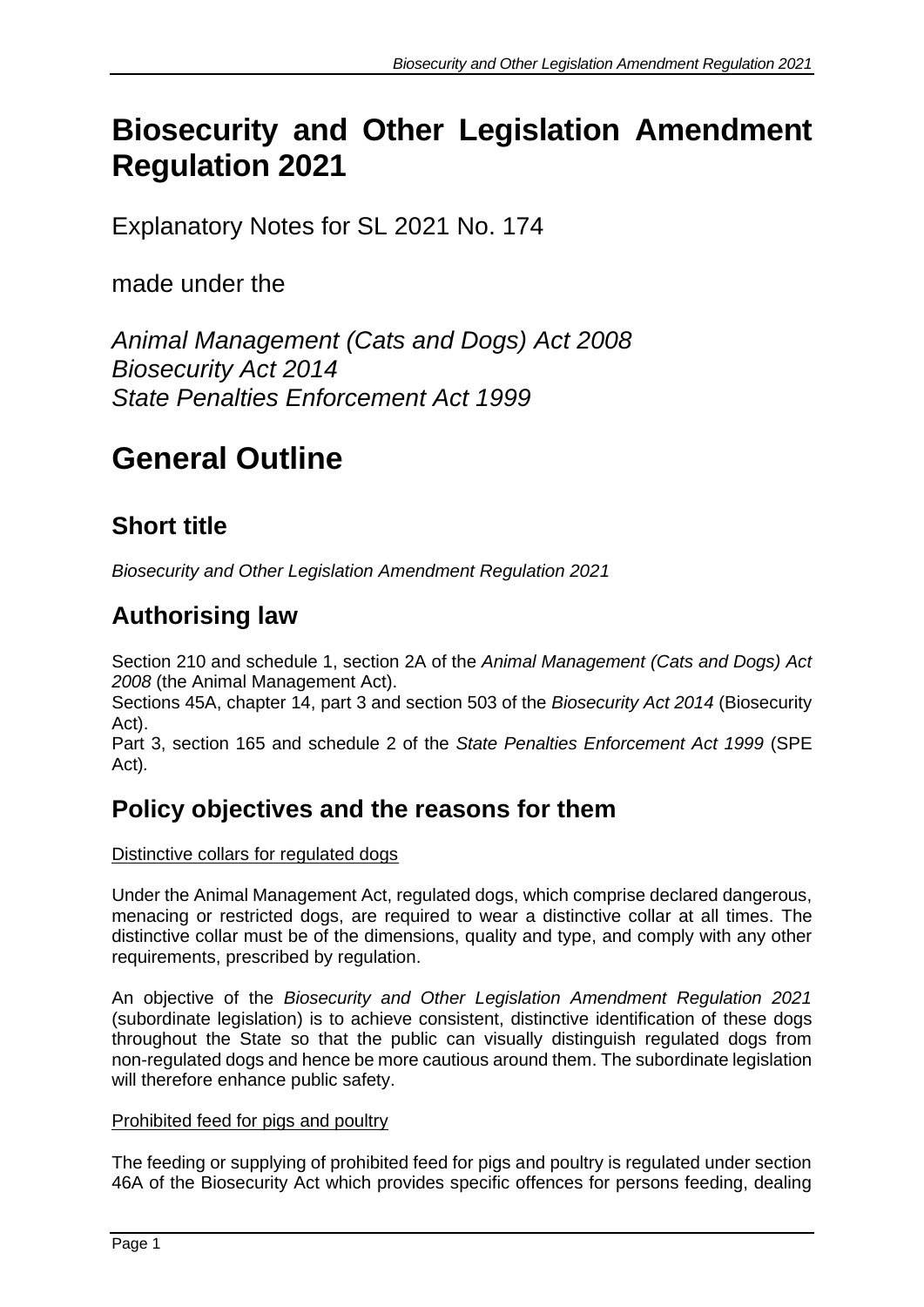with or supplying prohibited feed for pigs and poultry.

Feeding of food waste, particularly animal products, to livestock poses a risk of transmitting animal disease pathogens to the animals.

Research has shown that the process of thermally treating materials to 100 degrees celsius for 30 minutes will inactivate a number of important viruses that may be transmitted to animals through feeding of animal matter or material contaminated by animal matter. This includes African swine fever virus, foot and mouth disease virus, Newcastle disease virus and infectious bursal disease virus.

In May 2020, the Animal Health Committee (AHC) agreed to an amended national definition of prohibited pig feed which identified heat treatment requirements to inactivate the African swine fever virus.

Recycling businesses have flagged interest in producing and supplying heat treated, recycled human food waste for commercial poultry feed, which may be diverted to pig feed.

A further objective of the subordinate legislation is to enable the waste food recycling industry to treat human food waste, consistent with the AHC-approved requirements and subject to oversight, and then supply it for feeding pigs and poultry. This will maintain the integrity of Queensland's animal health systems and domestic and export livestock markets by ensuring that viruses such as African swine fever virus are inactivated.

#### **Penalty Infringement Notices**

Under part 3 of the SPE Act, Penalty Infringement Notices (PINs) must be prescribed in the *State Penalties Enforcement Regulation 2014*.

PINs can be a cost-effective enforcement tool that avoids the need for court cases while achieving greater awareness of, and compliance with, legislative requirements. The service of PINs also serves an educational purpose to the general community. PINs are generally no more than one-tenth of the penalty prescribed in the Biosecurity Act, the *Biosecurity Regulation 2016* (Biosecurity Regulation) or other statute to which the infringement notice offence relates.

A further purpose of the subordinate legislation is to prescribe PINs which promote compliance under the Biosecurity Act, including to promote persons taking reasonable and practical measures to prevent or minimise biosecurity risks.

### **Achievement of policy objectives**

### Distinctive collars for regulated dogs

The subordinate legislation will achieve consistent identification of regulated dogs throughout Queensland by prescribing that all regulated dogs must have a distinctive collar made of durable material and have a buckle or other fastener to securely attach the collar to the dog. The collar must have diagonal stripes of alternating red and yellow colours at least 25mm wide at an angle of 45 degrees. At least one of the colours must be reflective and visible in low light conditions.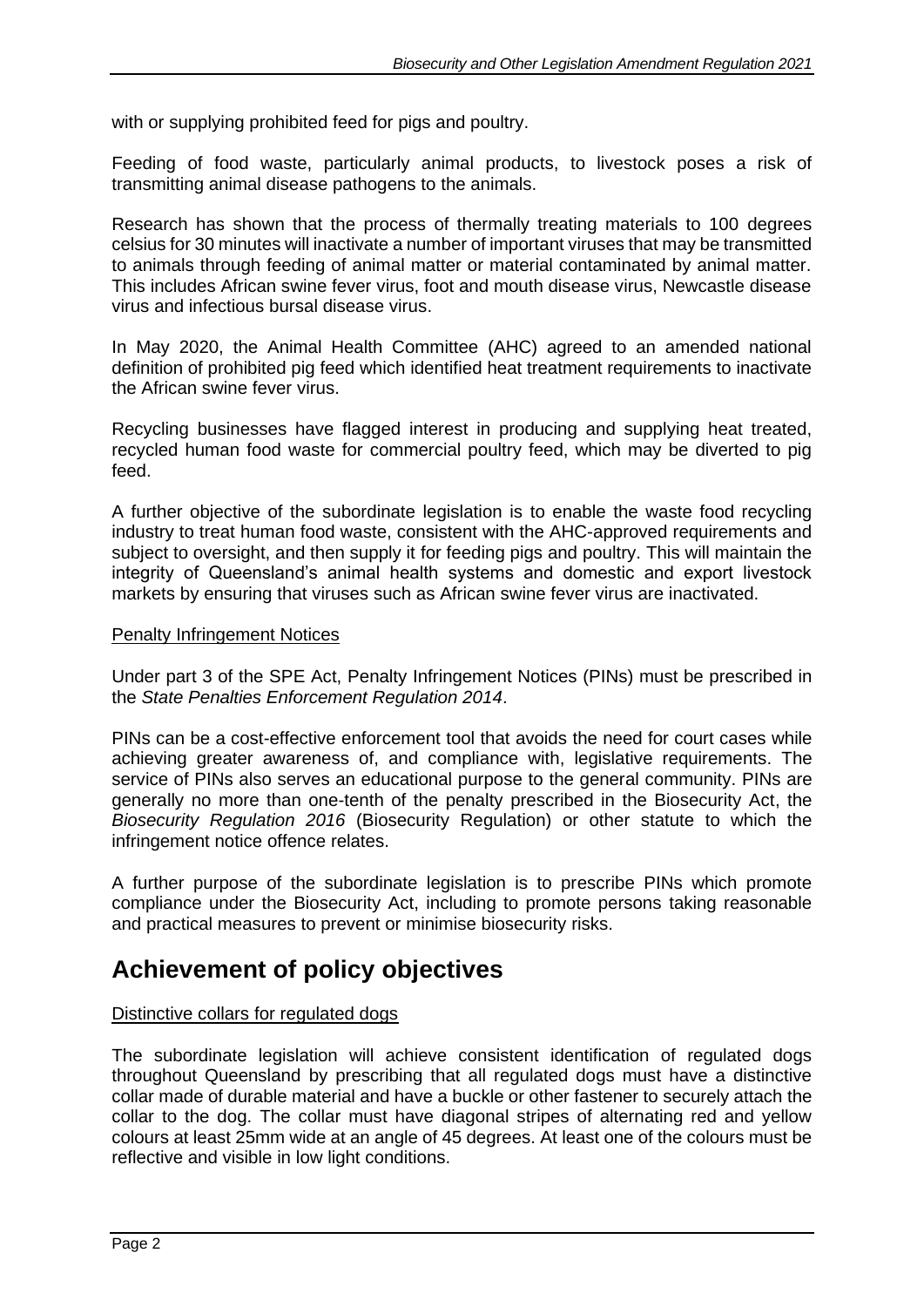The subordinate legislation also represents a move towards national consistency for the identification of regulated dogs, as New South Wales, Victoria, Tasmania and Western Australia currently prescribe the use of similarly prescribed distinctive collars.

### Prohibited feed for pigs and poultry

The subordinate legislation will achieve its objective by prescribing that material that has undergone a process that has been approved by the AHC and which is carried out under a compliance agreement in accordance with chapter 14, part 3 of the Biosecurity Act, will not come within the definition of "prohibited feed for pigs and poultry" and will be able to be used for feed purposes. To this extent, the subordinate legislation makes Queensland's biosecurity legislation consistent with the nationally agreed definition of prohibited pig feed.

### Penalty Infringement Notices

The subordinate legislation achieves its policy objective by amending the *State Penalties Enforcement Regulation 2014* to introduce new and amended infringement notice offences related to offences under the Biosecurity Act and the Biosecurity Regulation.

Specifically, these infringement notices relate to:

- offences for distribution and disposal of category three restricted matter which, in recent times, has increasingly involved persons selling a range of invasive cacti species online and at markets;
- offences for corporations for distributing or disposing of a thing infested with category 3 restricted matter where the distribution or disposal is not done in accordance with a restricted matter permit or in a way prescribed under regulation, which is consistent with the compliance approach for individuals;
- an offence by corporations where there is a failure to carry a biosecurity instrument permit when carrying out activities under the permit, which is consistent with the compliance approach for individuals; and
- an offence by registered biosecurity entities of failing to pay the fee for renewal of their registration. The subordinate legislation achieves the objective by eliciting information on the status of registered biosecurity entities and serves as a future deterrent and encourages entities to register to maintain the accuracy of the department's database. This will ensure that owners of animals the subject of a biosecurity incident can be contacted.

The subordinate legislation also omits the infringement notice offence for the offence relevant to fire ant biosecurity zone three as this biosecurity zone no longer exists in legislation.

### **Consistency with policy objectives of authorising law**

The subordinate legislation is consistent with the policy objectives of each of the relevant Acts.

#### Animal Management Act

The amendments relating to distinctive collars for regulated dogs will impose obligations on regulated dog owners which are consistent with the objectives of the Animal Management Act to provide in part, for the effective management of regulated dogs.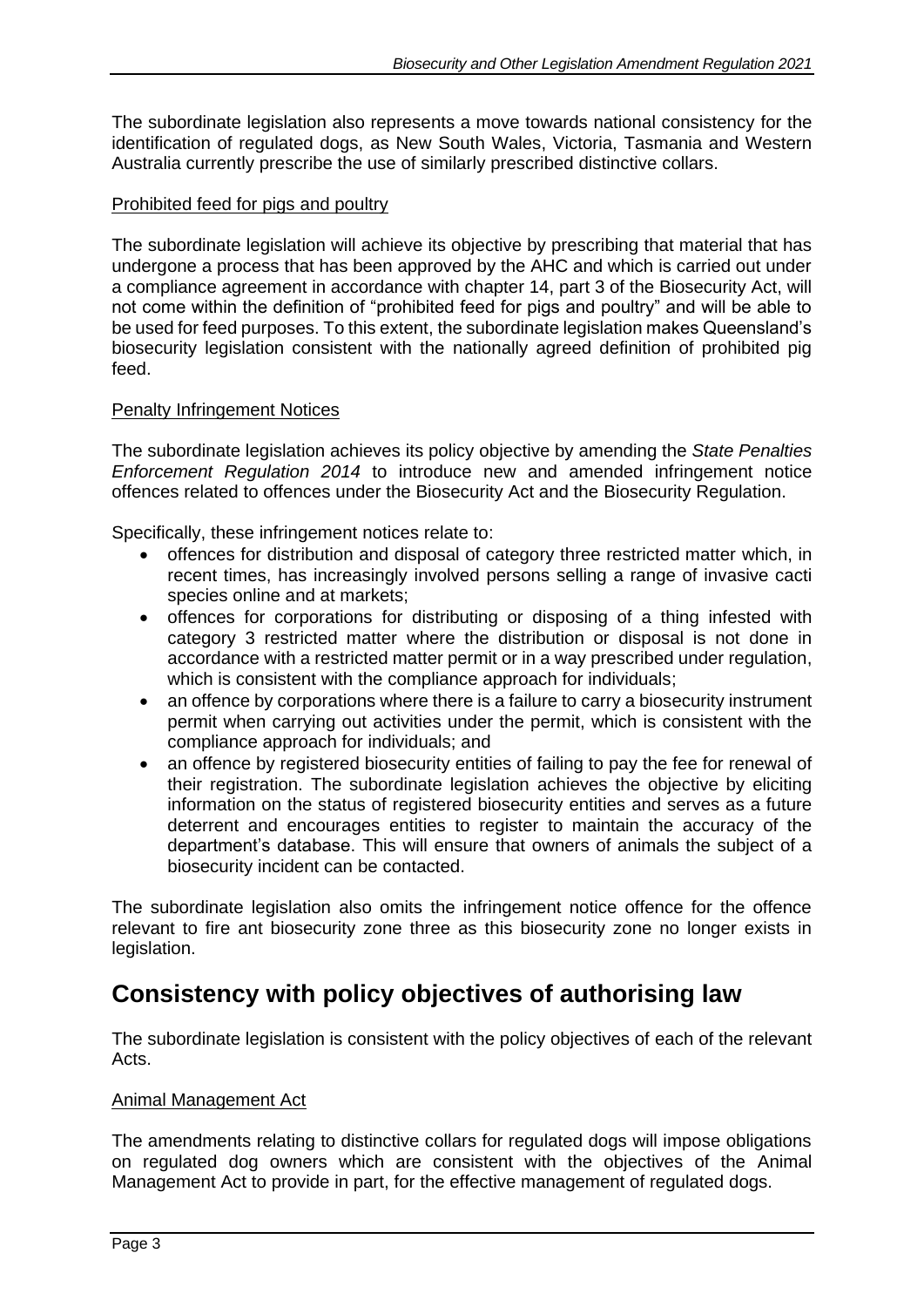### Biosecurity Act

The amendments relating to prohibited feed for pigs and poultry are consistent with providing an effective biosecurity system that helps to minimise biosecurity risks, and assist in managing risks associated with pests and diseases which impact on plant and animal industries and the environment. These are among the purposes of the Biosecurity Act.

### SPE Act

The amendments relating to penalty infringement notice offences are consistent with the objectives of the SPE Act in that they maintain the integrity of fines as a viable sentencing or punitive option for offenders and reduce the cost to the State of enforcing fines and other money penalties.

### **Inconsistency with policy objectives of other legislation**

The subordinate legislation is not inconsistent with the policy objectives of any other legislation.

### **Alternative ways of achieving policy objectives**

### Distinctive collars for regulated dogs

There is no other way to ensure consistent requirements across the State. The *Animal Management (Cats and Dogs) Regulation 2019* prescribes requirements of a dog's identifying tag, but does not currently prescribe the dimensions, quality and type of a distinctive collar which must be worn by a regulated dog. Consequently, local governments throughout Queensland can currently prescribe any distinctive collar for regulated dogs.

Prescribing these particular requirements also represents a move towards national consistency as New South Wales, Victoria, Tasmania and Western Australia currently prescribe the use of similar distinctive collars.

#### Prohibited feed for pigs and poultry

An alternative to using compliance agreements to provide oversight of treatment of waste consistent with the AHC-approved requirements would be to amend the Biosecurity Act to allow a permit to be granted which would also be consistent with the national definition. This alternative is not necessary as the framework already exists in the Biosecurity Act to enable this activity to be undertaken with adequate oversight of the process. Amending the Biosecurity Act to provide for a permit to be issued in this circumstance is not required and unnecessarily time consuming for such a minor amendment.

#### Penalty Infringement Notices

An alternative way of achieving the objectives would be to not issue PINs and rely solely on educating stakeholders and the community on biosecurity risks and responsibilities. This is not a feasible alternative as it would not serve as a deterrent to errant behaviour. A further alternative would be to prosecute every offence through a court which is impractical and cost prohibitive. This is particularly impractical for offences which are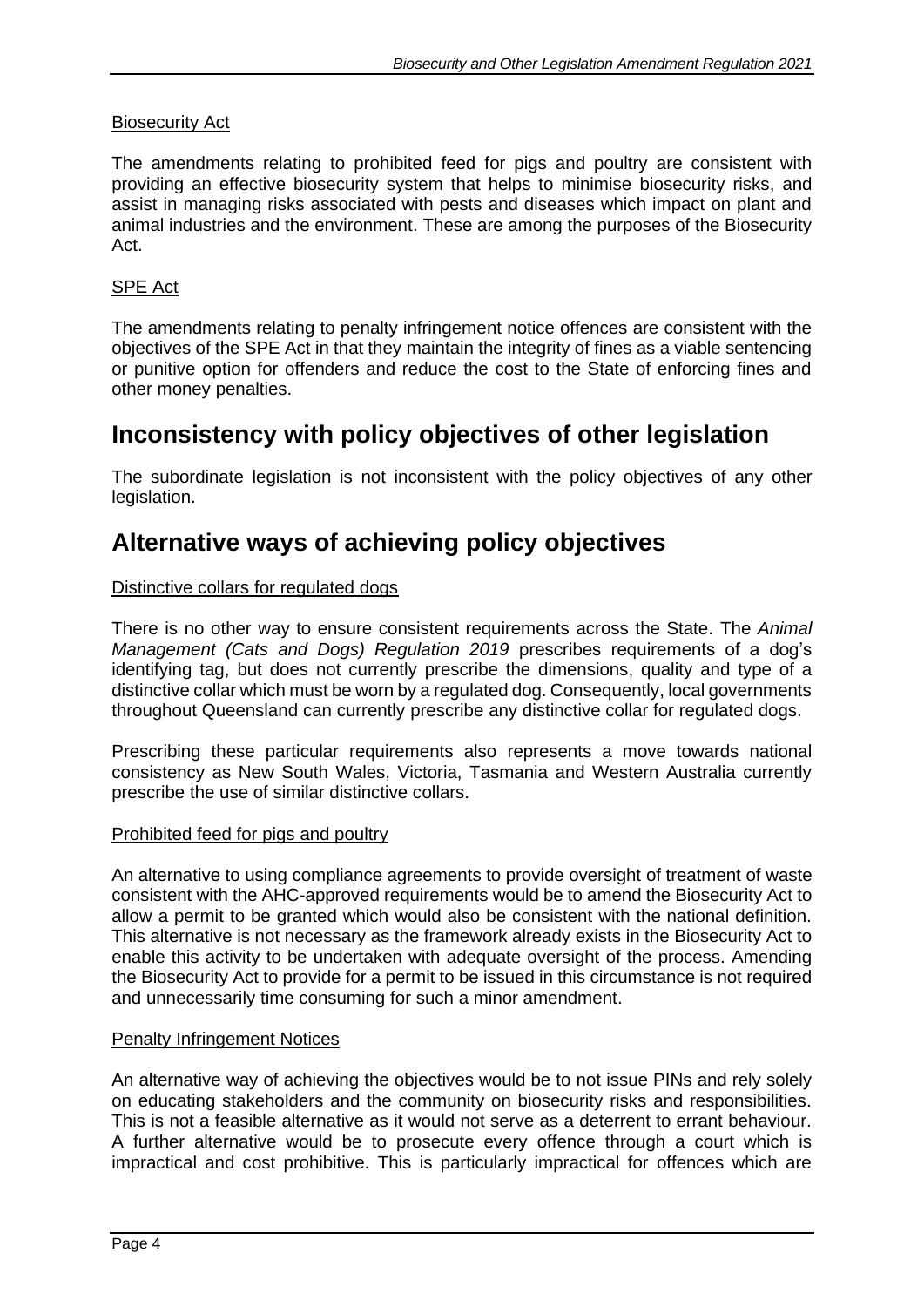considered a lesser degree of offending as the action taken is not appropriate to the biosecurity risk.

### **Benefits and costs of implementation**

### Distinctive collars for regulated dogs

The wearing of a distinctive collar will promote responsible management of regulated dogs and better serve the safety of the public as the distinctive collar will enable local government officers and members of the community to quickly and clearly identify a regulated dog. There will be minimal negative impact of implementing this amendment as the collars will not be cost prohibitive. Local governments will supply the distinctive collars to regulated dog owners and recoup the cost through their dog registration fees.

### Prohibited feed for pigs and poultry

The subordinate legislation will benefit food recycling businesses which will enable them, under a compliance agreement, to produce and legally supply treated recycled human food waste for commercial poultry feed, which may be diverted to pig feed. The general community will also benefit as the amendments will assist in reducing human food waste going to landfill. There will be no additional costs to government as the costs of implementing the amendments will be undertaken within the department's existing budget.

#### Penalty Infringement Notices

There will be no impacts on stakeholders through the addition of PINs as they will still retain the option of disputing the penalty in a court if they so elect. The Queensland Government will not incur any additional costs in the implementation of PINs for these offences.

### **Consistency with fundamental legislative principles**

The subordinate legislation is generally consistent with fundamental legislative principles as defined in section 4 of the *Legislative Standards Act 1992*.

### **Consultation**

### Distinctive collars for regulated dogs

The department conducted a 30-day state-wide survey of local governments with regard to the proposal to introduce distinctive collars for regulated dogs, in partnership with the Local Government Association of Queensland and the South-East Queensland Regional Animal Management Group. There were 52 respondents and all of them supported the proposal to prescribe requirements in the Animal Management Regulation.

The Department of Agriculture and Fisheries (DAF) consulted the Office of Best Practice Regulation (OBPR) regarding Regulatory Impact Statement requirements. OBPR advised that the proposal is unlikely to result in significant adverse impacts, either for owners of regulated dogs or local councils. No further regulatory impact analysis was required under the Queensland Government Guide to Better Regulation (the guidelines).